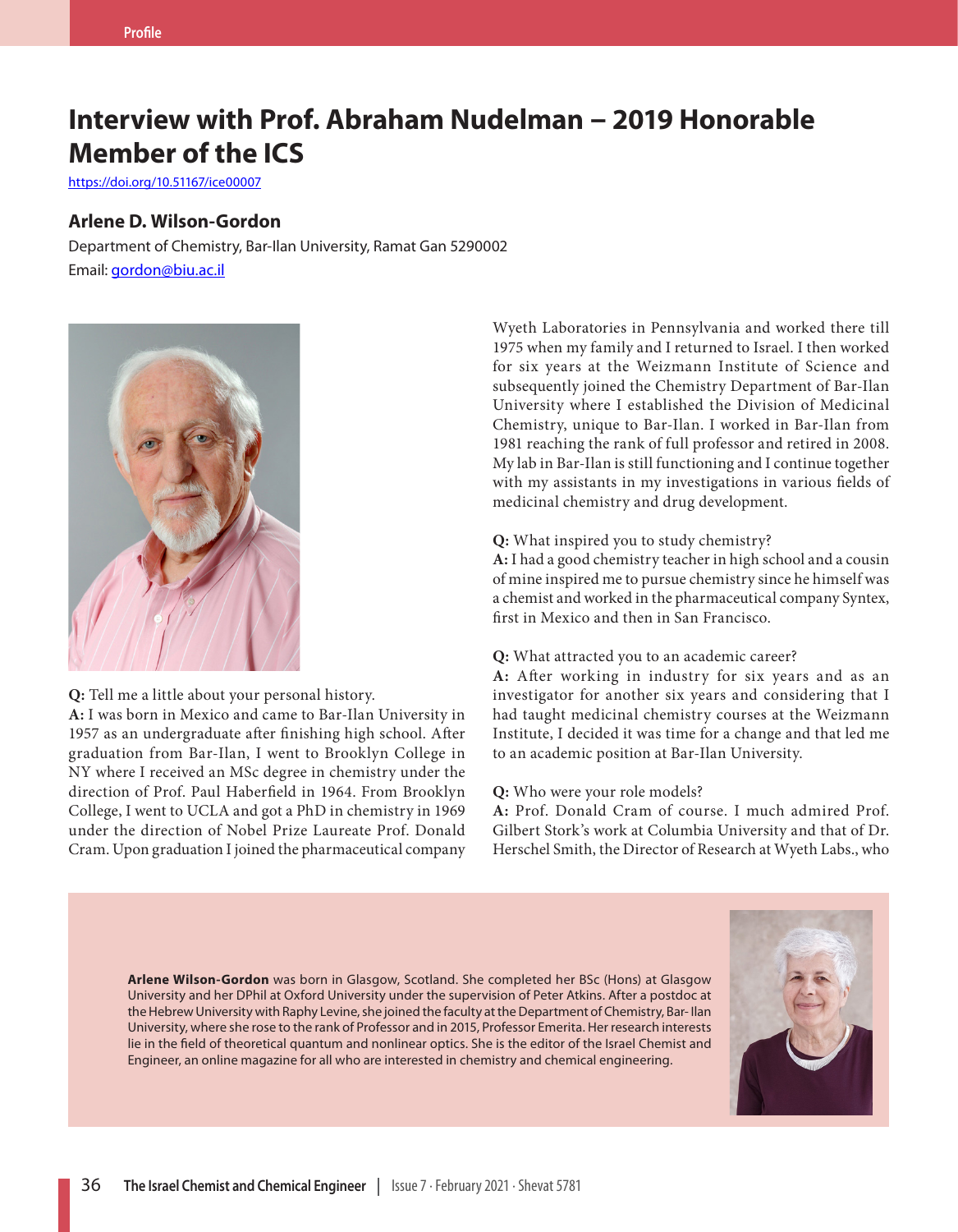**Profile**

discovered the oral contraceptive Ovral – Norgestrel, which became the most popular contraceptive in the world. I have to mention also Prof. Shmuel Sprecher who was my main chemistry teacher at Bar-Ilan and taught me General and Inorganic Chemistry, Organic Chemistry and Mechanisms in Organic Chemistry.

**Q:** Why did you choose your particular field of research? **A:** I had worked at Wyeth Laboratories in a variety of areas of medicinal chemistry and was inspired by the beauty of the organic chemistry needed for the synthesis of new biologically active molecules, so the field of medicinal chemistry was an obvious area of research.

**Q:** Do you enjoy teaching and interacting with students? **A:** Most definitely, I thoroughly enjoy teaching and delight when I see a student's smile after understanding a complicated feature of the material.

**Q:** Do you have former students whose achievements you admire?

**A:** I have been fortunate that a considerable number of my former MSc and PhD students have reached good positions in a variety of fields in industry and research institutions. These include Lilach Hedvati who served as head of the generic drug synthesis at Teva Pharmaceuticals; Shani Zeeli a patent attorney; Dana Mizrachi who holds a senior position at the Biological Institute of Nes Ziona; Ayelet Nudelman, my former student and present daughter-in-law, who is a senior analytical chemist at Analyst Research Laboratories; Michal Weitman Head of the Mass Spectrum unit at Bar-Ilan; Bilha Fischer and Amnon Albeck who are medicinal chemistry professors at Bar-Ilan – Amnon is now Rector and Bilha is Dean of Exact Sciences; Dvir Doron associate director of chemical and computational toxicology at Teva Pharmaceuticals; and Inessa Yanovski who is a researcher in the Chemistry Department of Bar-Ilan.

**Q:** What were the main difficulties you encountered in your research and how did you overcome them?

**A:** With the exception of a few highly unpleasant characters whom I encountered, I was lucky to be able to conduct my investigations in a generally pleasant manner, collaborating with good scientists both in Israel as well as abroad. This work led to the discovery of a significant number of biologically active substances in areas of cancer, bacteriology, schizophrenia, analgesia, sickle-cell anemia, inflammation, AIDS and others.

**Q:** What do you consider your greatest scientific achievement, so far?

**A:** Three of my compounds reached the stage of human clinical trials. The compounds labeled AN-9 as an anticancer

agent, AN-10 as a substance that increased fetal hemoglobin and AN-168 as an antischizophrenic drug. Presently, I am collaborating with Israel Prize Laureate, Prof. Marta Rosin, from the Hebrew University and we have discovered a family of extremely potent anti-inflammatory agents which have been patented and are at the preclinical stage. Another active collaboration is with Dr. Betty Pace from the Augusta University in Georgia, USA, where we are evaluating one of my compounds for the treatment of sickle-cell anemia. In the course of my student Yaakov Herzing's PhD studies, we discovered a new chemical reaction that we applied to a novel patentable procedure for the synthesis of the anticancer agent Etoposide. Based on this synthetic method, Teva Pharmaceuticals developed an industrial process for the

synthesis of Etoposide and marketed the compound for many

years.

In addition, I came up with the idea of creating a list of the H<sup>1</sup> and C<sup>13</sup> NMR chemical shifts of common solvents. In collaboration with Dr. Hugo Gottlieb, this work was published as "*NMR chemical shifts of common laboratory solvents as trace impurities"* in the *Journal of Organic Chemistry* in 1997. This article has become the MOST READ article in the history of the *Journal of Organic Chemistry* with close to 660,000 "reads". It has been cited thousands of times and to the best of my understanding has been printed innumerable times by chemists worldwide who use the table most frequently, and has been incorporated into the catalogs of manufacturers of NMR equipment. Subsequently, in collaboration with investigators from Washington University and Caltech, a second publication entitled "*NMR chemical shifts of trace impurities: Common laboratory solvents, organics, and gases in deuterated solvents relevant to the organometallic chemist*" appeared in the journal *Organometallics* in 2010*,* which combined the data of our first publication with similar data related to solvents used in organometallic NMR studies. This publication also become the MOST READ in O*rganometallics,*  and both publications combined have become "Most Read" more than 1,100,000 times. The story of this original idea was further advanced when we were approached by investigators from Smith-Kline-Beacham Pharmaceuticals and published with them the third paper in the series, entitled "*Development of GSK's NMR Guides – A tool to encourage the use of more sustainable solvents*", in *Green Chemistry* in 2016, this time including NMR spectra of particular solvents used in industry and "green" solvents.

**Q:** What do you consider to be your greatest contribution to Israeli society?

**A:** I have been fortunate to be able to advise a good number of students who eventually became very successful and continue to serve society in a highly positive manner.